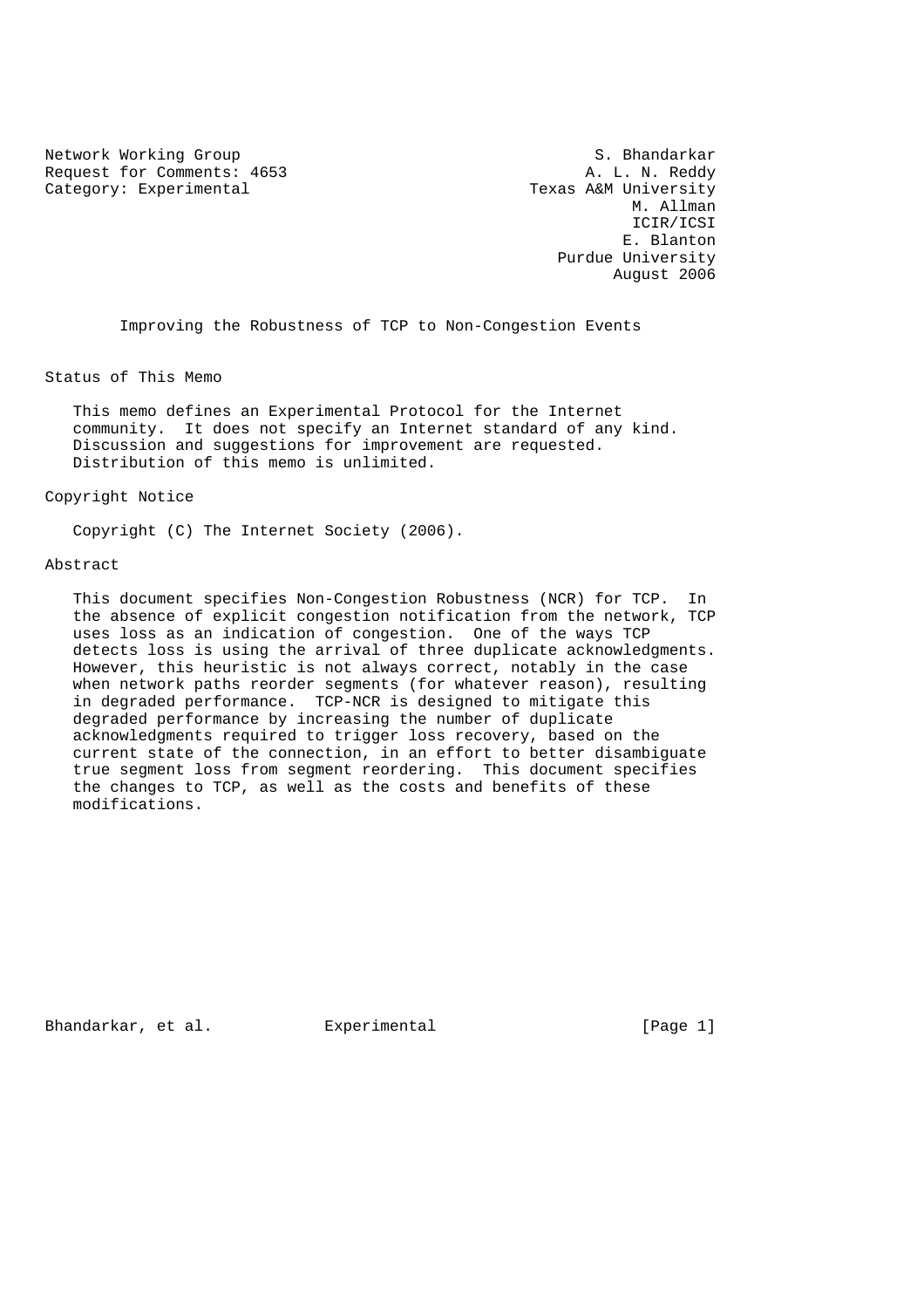## Table of Contents

| 2.1            |                                                |
|----------------|------------------------------------------------|
|                |                                                |
|                |                                                |
|                | 3.2. Terminating Extended Limited Transmit and |
|                |                                                |
|                |                                                |
|                |                                                |
| 4.             |                                                |
| 5              |                                                |
| 6.             |                                                |
|                |                                                |
| 8 <sub>1</sub> |                                                |
| 9              |                                                |
|                |                                                |
|                |                                                |
|                |                                                |
|                |                                                |

# 1. Introduction

 One strength of TCP [RFC793] lies in its ability to adjust its sending rate according to the perceived congestion in the network [Jac88, RFC2581]. In the absence of explicit notification of congestion from the network, TCP uses segment loss as an indication of congestion (i.e., assuming queue overflow). TCP receivers send cumulative acknowledgments (ACKs) indicating the next sequence number expected from the sender for arriving segments [RFC793]. When segments arrive out of order, duplicate ACKs are generated. As specified in [RFC2581], a TCP sender uses the arrival of three duplicate ACKs as an indication of segment loss. The TCP sender retransmits the lost segment and reduces the load imposed on the network, assuming the segment loss was caused by resource contention within the network path. The TCP sender does not assume loss on the first or second duplicate ACK, but waits for three duplicate ACKs to account for minor packet reordering. However, the use of this constant threshold of duplicate ACKs has several problems that can be mitigated with a dynamic threshold.

The following is an example of TCP's behavior:

- + TCP A is the data sender, and TCP B is the data receiver.
- + TCP A sends 10 segments, each consisting of a single data byte (i.e., transmits bytes 1-10 in segments 1-10).

Bhandarkar, et al. Experimental [Page 2]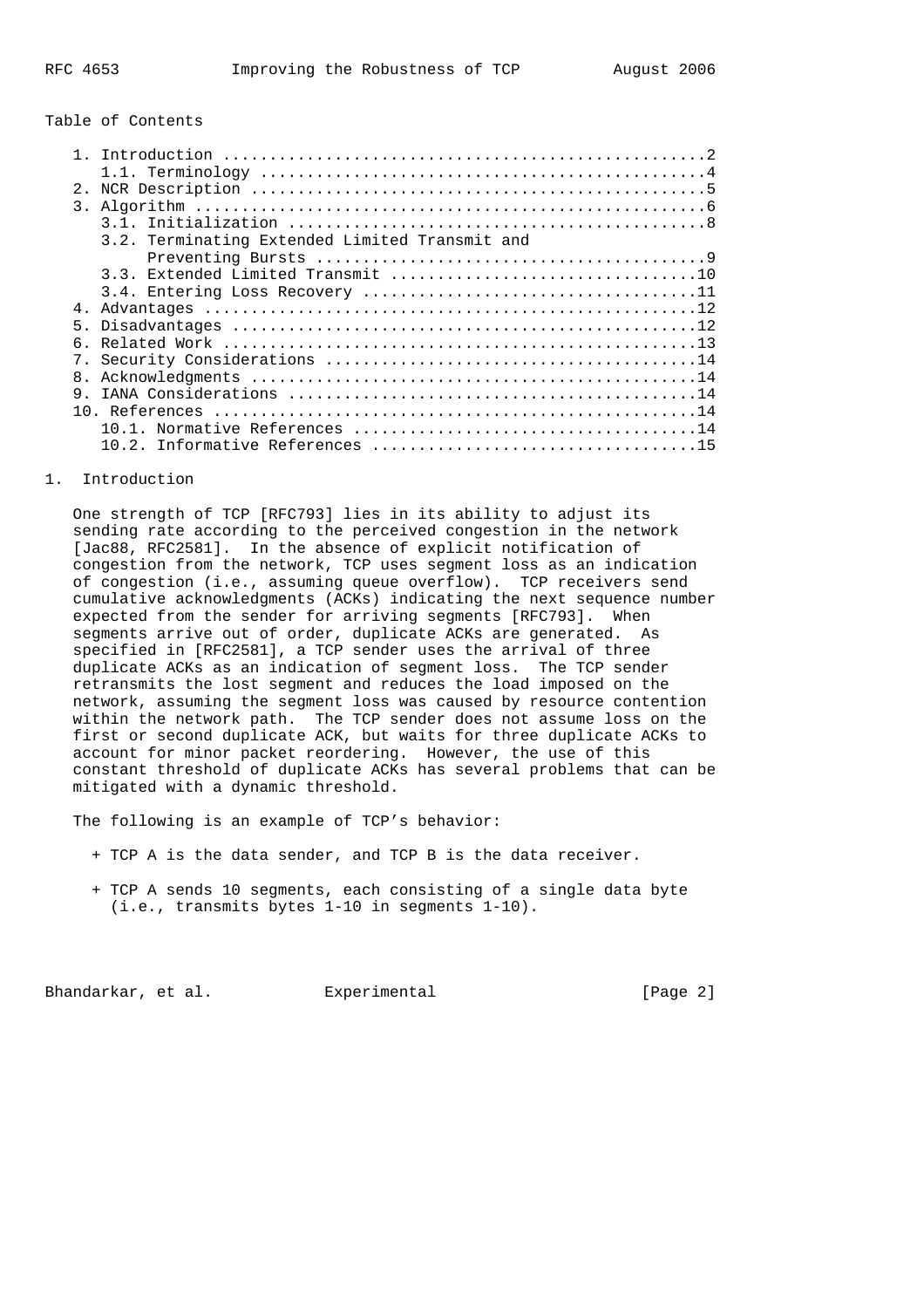- + Assume segment 3 is dropped in the network.
- + TCP B cumulatively acknowledges segments 1 and 2, making the cumulative ACK transmitted to the sender 3 (the next expected sequence number). (Note: TCP B may generate one or two ACKs, depending on whether delayed ACKs [RFC1122, RFC2581] are employed.)
- + The arrival of segments 4-10 at TCP B will each trigger the transmission of a cumulative ACK for sequence number 3. (Note: [RFC2581] recommends that delayed ACKs not be used when the ACK is triggered by an out-of-order segment.)
- + When TCP A receives the third duplicate ACK (or fourth ACK overall) for sequence number 3, TCP A will retransmit segment 3 and reduce the sending rate by roughly half (see [RFC2581] for specifics on the congestion control state adjustments).

 Alternatively, suppose segment 3 was not dropped by the network, but rather delayed such that segment 3 arrives at TCP B after segment 10. The above scenario will play out in precisely the same manner insomuch as a retransmission of segment 3 will be triggered. In other words, TCP is not capable of disambiguating this reordering event from a segment loss, resulting in an unnecessary retransmission and rate reduction.

 The following is the specific motivation behind making TCP robust to reordered segments:

- \* A number of Internet measurement studies have shown that packet reordering is not a rare phenomenon [Pax97, BPS99, JIDKT03, GPL04]. Further, the reordering can be well beyond that required for fast retransmit to be falsely triggered.
- \* [BA02, ZKFP03] show the negative performance implications that packet reordering has on current TCP.
- \* The requirement imposed by TCP for almost in-order packet delivery places a constraint on the design of future technology. Novel routing algorithms, network components, link-layer retransmission mechanisms, and applications could all be looked at with a fresh perspective if TCP were to be more robust to segment reordering. For instance, high-speed packet switches could cause resequencing of packets if TCP were more robust. There has been work proposed in the literature explicitly to ensure that packet ordering is maintained in such switches (e.g., [KM02]). Also, link-layer mechanisms that attempt to recover

Bhandarkar, et al. Experimental [Page 3]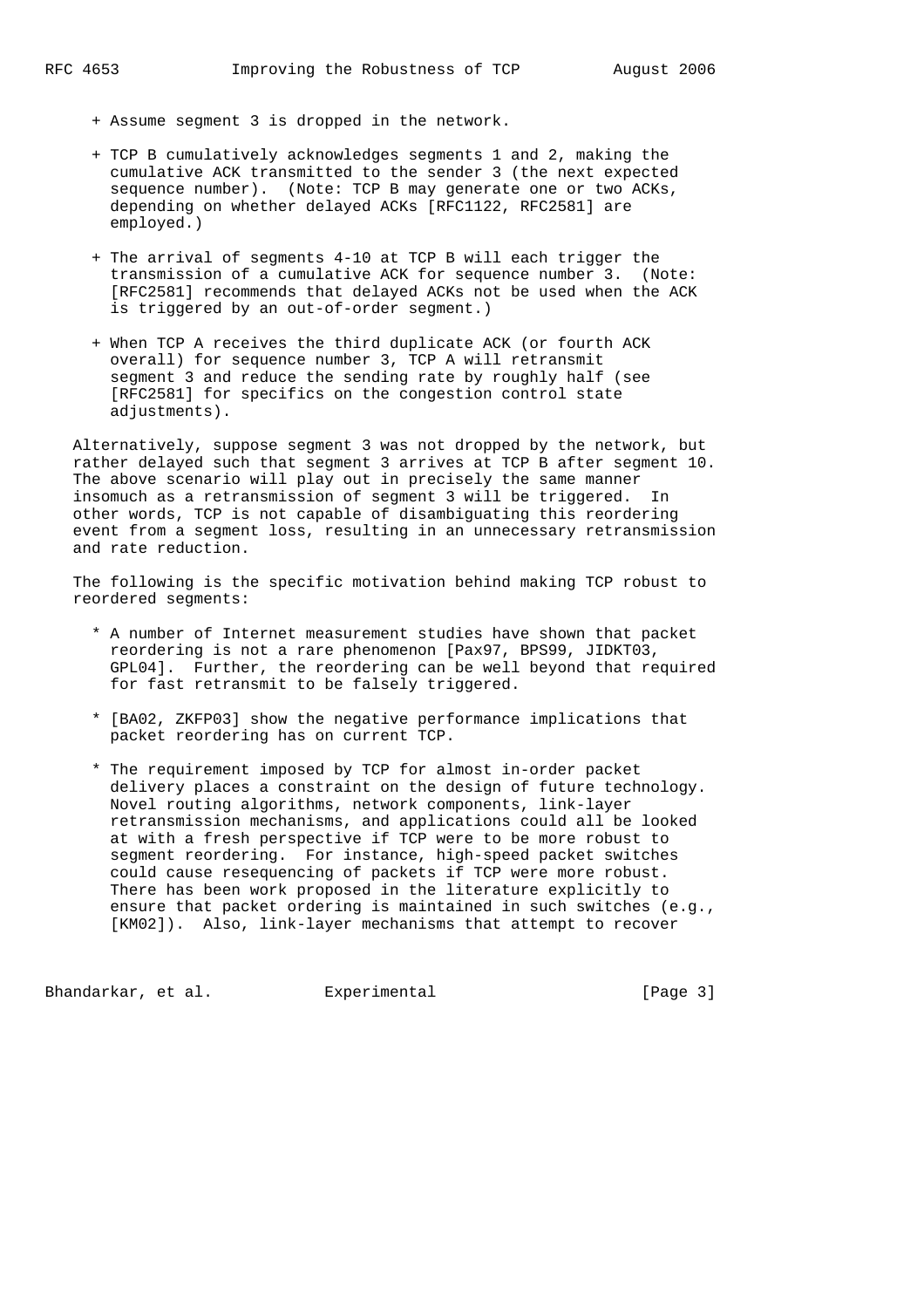from packet corruption by retransmitting could be allowed to reorder packets, and thus increase the chances of local loss repair rather than rely on TCP to repair the loss (and, needlessly reduce its sending rate). Additional examples include multi-path routing, high-delay satellite links, and some of the schemes proposed for a differentiated services architecture. By making TCP more robust to non-congestion events, TCP-NCR may open the design space of the future Internet components.

 In this document, we specify a set of TCP sender modifications to provide Non-Congestion Robustness (NCR) to TCP. In particular, these changes are built on top of TCP with selective acknowledgments (SACKs) [RFC2018] and the SACK-based loss recovery scheme given in [RFC3517], since SACK is widely deployed at this point ([MAF05] indicates that 68% of web servers and 88% of web clients utilize SACK as of spring 2004).

 Note that the TCP-NCR algorithm provided in this document could be easily adapted to SCTP [RFC2960] since SCTP uses congestion control algorithms similar to TCP's (and thus has the same reordering robustness issues).

 As noted in several places in the remainder of this document, we consider TCP-NCR experimental in that more experience with the techniques is required before TCP-NCR should be used on a large scale on the Internet. We encourage implementation and experimentation with TCP-NCR in the hopes of gaining an understanding of its suitability for wide-scale deployment.

 The remainder of this document is organized as follows. Section 2 provides a high-level description of the TCP-NCR mechanisms. In Section 3, we specify the TCP-NCR algorithm. Section 4 provides a brief overview of the benefits of TCP-NCR, while Section 5 discusses the drawbacks. Section 6 discusses related work. Section 7 discusses security concerns.

### 1.1. Terminology

 The key words "MUST", "MUST NOT", "REQUIRED", "SHALL", "SHALL NOT", "SHOULD", "SHOULD NOT", "RECOMMENDED", "MAY", and "OPTIONAL" in this document are to be interpreted as described in [RFC2119].

 Readers should be familiar with the TCP terminology (e.g., FlightSize, Pipe) given in [RFC2581] and [RFC3517].

Bhandarkar, et al. Experimental [Page 4]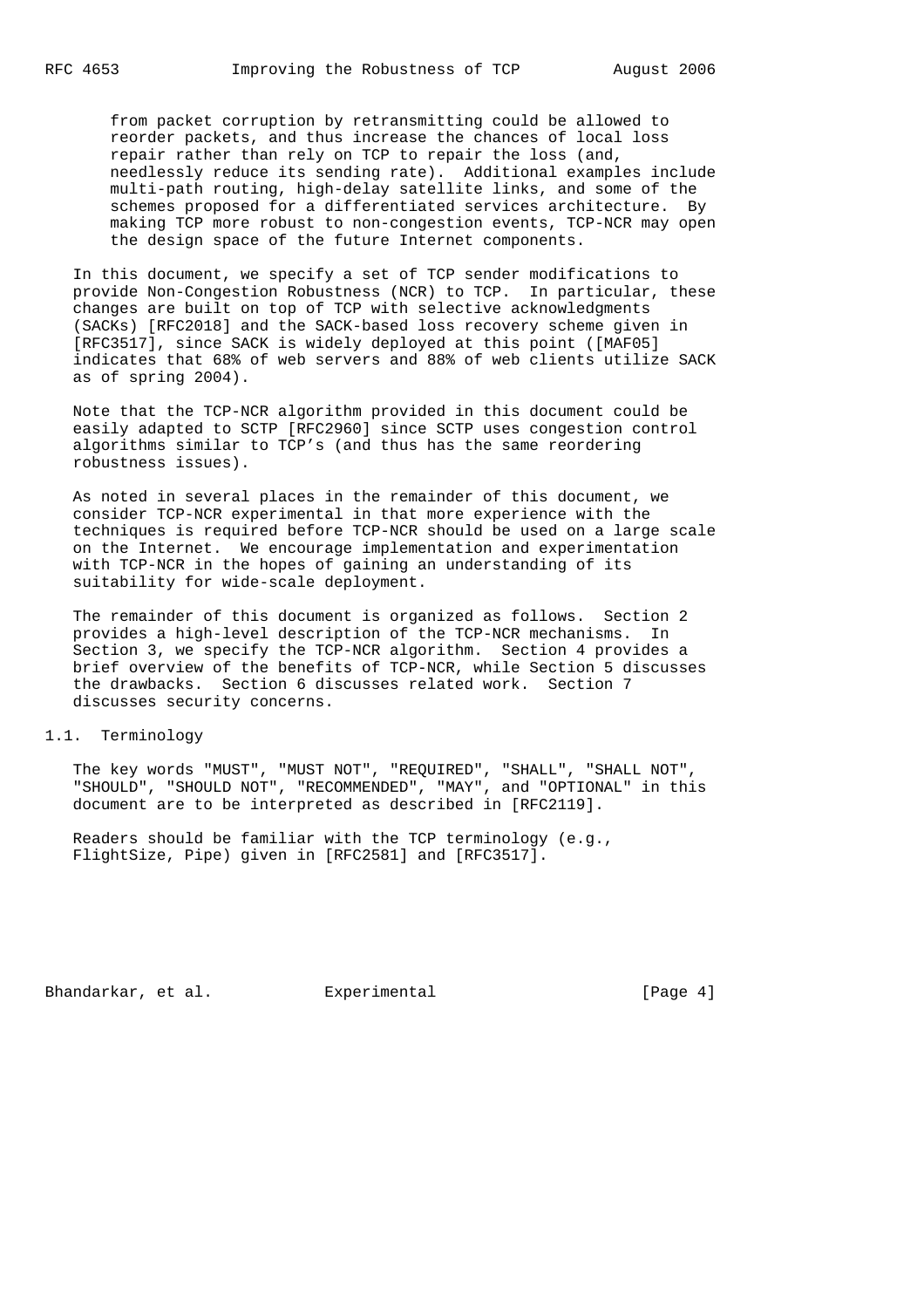# 2. NCR Description

 As discussed above, in the face of packet reordering, three duplicate ACKs may not be enough to disambiguate loss from reordering. In this section we provide a non-normative sketch of TCP-NCR. The detailed algorithms for implementing Non-Congestion Robustness for TCP are presented in the next section.

 The general idea behind TCP-NCR is to increase the threshold used to trigger a fast retransmission from the current fixed value of three duplicate ACKs [RFC2581] to approximately a congestion window of data having left the network (but not less than the currently standardized value of three duplicate ACKs). Since cwnd represents the amount of data a TCP flow can transmit in one round-trip time (RTT), waiting to receive notice that cwnd bytes have left the network before deciding whether the root cause is loss or reordering imposes a delay of roughly one RTT on both the retransmission and the congestion control response. The appropriate choice for a new value of the threshold is essentially a trade-off between making the best decision regarding the cause of the duplicate ACKs and responsiveness. The choice to trigger a retransmission only after a cwnd's worth of data is known to have left the network represents roughly the largest amount of time a TCP can wait before the (often costly) retransmission timeout may be triggered. Therefore, the algorithm described in this document attempts to make the best decision possible at the expense of timeliness.

 Simply increasing the threshold before retransmitting a segment can make TCP brittle to packet loss or ACK loss since such loss reduces the number of duplicate ACKs that will arrive at the sender from the receiver. For instance, if the cwnd is 10 segments and one segment is lost, a duplicate ACK threshold of 10 will never be met because duplicate ACKs corresponding to at most 9 segments will arrive at the sender. To offset the issue of loss, we extend TCP's Limited Transmit [RFC3042] scheme to allow for the sending of new data during the period when the TCP sender is disambiguating loss and reordering. This new data serves to increase the likelihood that enough duplicate ACKs arrive at the sender to trigger loss recovery if it is appropriate.

 Note that TCP tightly couples reliability and congestion control: when a segment is declared lost, a retransmission is triggered, and a change to the sending rate is also made on the assumption that the drop is due to resource contention [RFC2581]. Therefore, simply by changing the retransmission trigger, the congestion control response is also changed. However, we lack experience on the Internet as to whether delaying the point that a rate reduction takes place is

Bhandarkar, et al. Experimental [Page 5]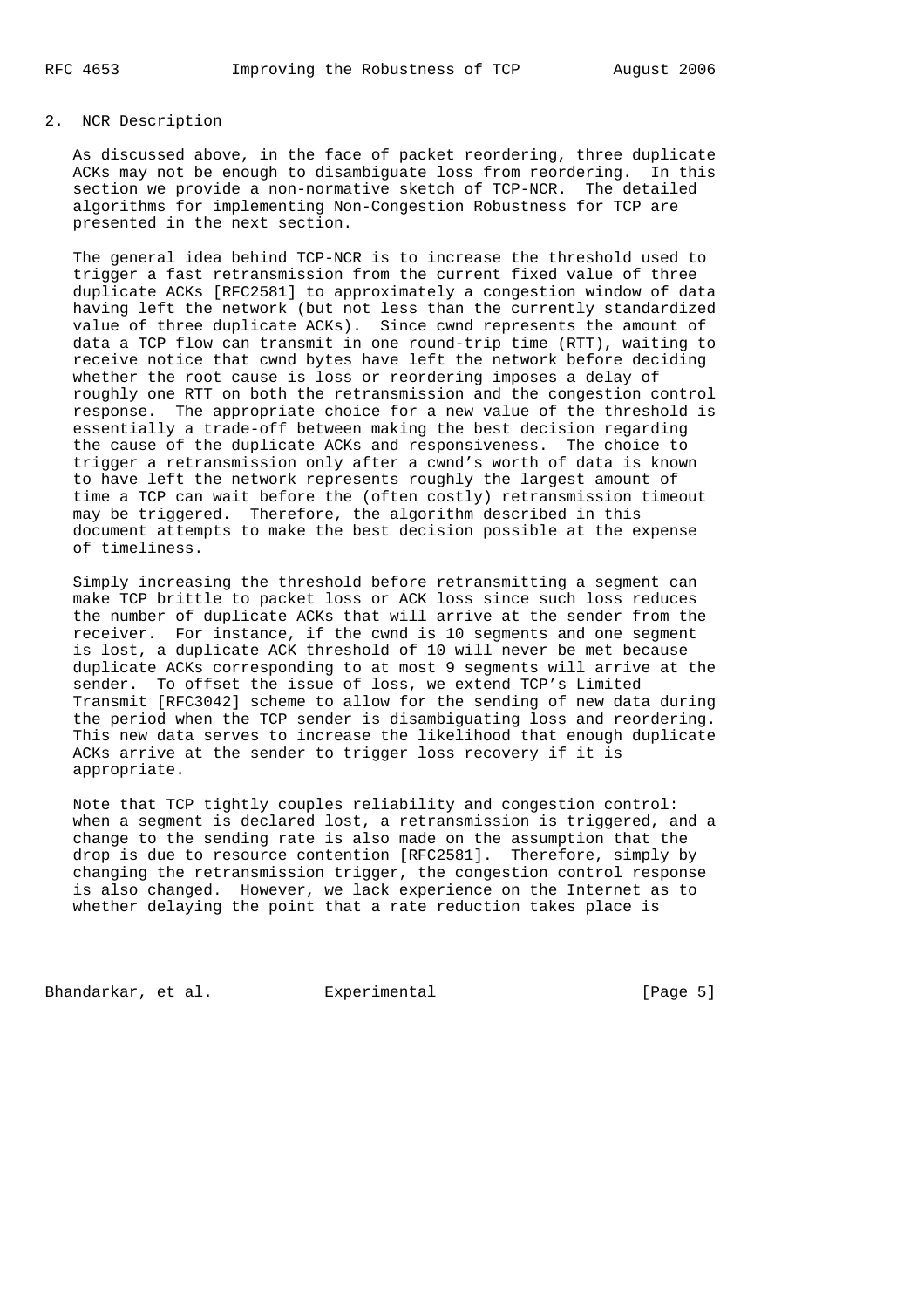appropriate for wide-scale deployment. Therefore, the Extended Limited Transmit mechanism proposed in this document offers two variants for experimentation.

 The first Extended Limited Transmit variant, Careful Limited Transmit, calls for the transmission of one previously unsent segment, in response to duplicate acknowledgments, for every two segments that are known to have left the network. This effectively halves the sending rate, since normal TCP operation calls for the sending of one segment for every segment that has left the network. Further, the halving starts immediately and is not delayed until a retransmission is triggered. In the case of packet reordering (i.e., not segment loss), the congestion control state is restored to its previous state when reordering is determined.

 The second variant, Aggressive Limited Transmit, calls for transmitting one previously unsent data segment, in response to duplicate acknowledgments, for every segment known to have left the network. With this variant, while waiting to disambiguate the loss from a reordering event, ACK-clocked transmission continues at roughly the same rate as before the event started. Retransmission and the sending rate reduction happen per [RFC2581, RFC3517], albeit with the delayed threshold described above. Although this approach delays legitimate rate reductions (possibly slightly and temporarily aggravating overall congestion on the network), the scheme has the advantage of not reducing the transmission rate in the face of segment reordering.

 Which of the two Extended Limited Transmit variants is best for use on the Internet is an open question.

### 3. Algorithm

 The TCP-NCR modifications make two fundamental changes to the way [RFC3517] currently operates, as follows.

 First, the trigger for retransmitting a segment is changed from three duplicate ACKs [RFC2581, RFC3517] to indications that a congestion window's worth of data has left the network. Second, TCP-NCR decouples initial congestion control decisions from retransmission decisions, in some cases delaying congestion control changes relative to TCP's current behavior as defined in [RFC2581]. The algorithm provides two alternatives for extending Limited Transmit. The two variants of extended Limited Transmit are:

Bhandarkar, et al. Experimental (Page 6)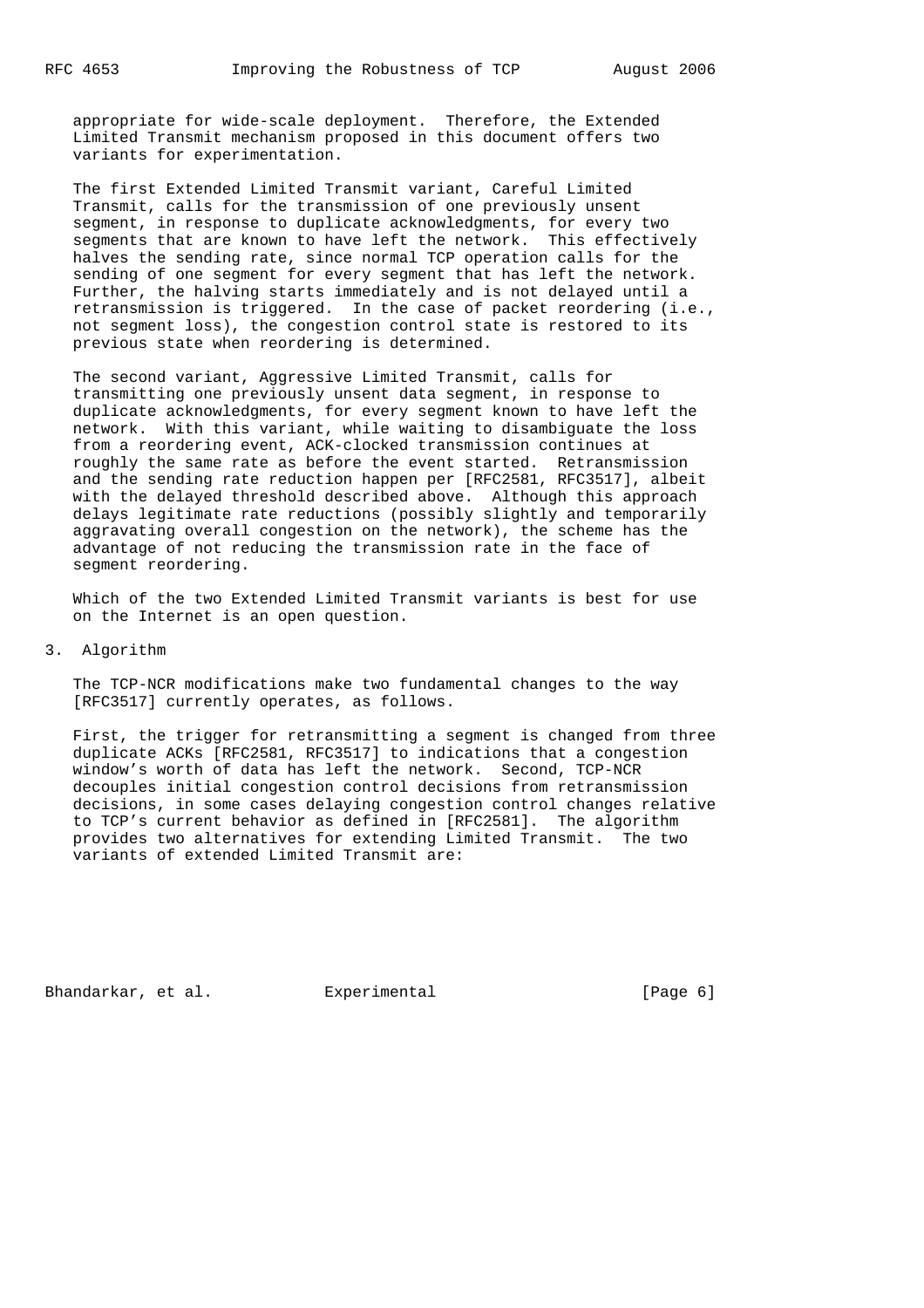Careful Limited Transmit

 This variant calls for reducing the sending rate at approximately the same time [RFC2581] implementations reduce the congestion window, while at the same time withholding a retransmission (and the final congestion determination) for approximately one RTT.

Aggressive Limited Transmit

 This variant calls for maintaining the sending rate in the face of duplicate ACKs until TCP concludes that a segment is lost and needs to be retransmitted (which TCP-NCR delays by one RTT when compared with current loss recovery schemes).

 A TCP-NCR implementation MUST use either Careful Limited Transmit or Aggressive Limited Transmit.

 A constant MUST be set, depending on which variant of extended Limited Transmit is used, as follows:

Careful Limited Transmit

 $LT$  F = 2/3

Aggressive Limited Transmit

 $LT_F = 1/2$ 

 This constant reflects the fraction of outstanding data (including data sent during Extended Limited Transmit) that must be SACKed before a retransmission is triggered. Since Aggressive Limited Transmit sends a new segment for every segment known to have left the network, a total of roughly cwnd segments will be sent during Aggressive Limited Transmit, and therefore ideally a total of roughly 2\*cwnd segments will be outstanding when a retransmission is triggered. The duplicate ACK threshold is then set to  $LT_F = 1/2$  of 2\*cwnd (or about 1 RTT worth of data). The factor is different for Careful Limited Transmit because the sender only transmits one new segment for every two segments that are SACKed and therefore will ideally have a total of 1.5\*cwnd segments outstanding when the retransmission is to be triggered. Hence, the required threshold is LT\_F=2/3 of 1.5\*cwnd to delay the retransmission by roughly 1 RTT.

 There are situations whereby the sender cannot transmit new data during Extended Limited Transmit (e.g., lack of data from the application, receiver's advertised window limit). These situations can lead to the problems discussed in the last section when a TCP

Bhandarkar, et al. Experimental [Page 7]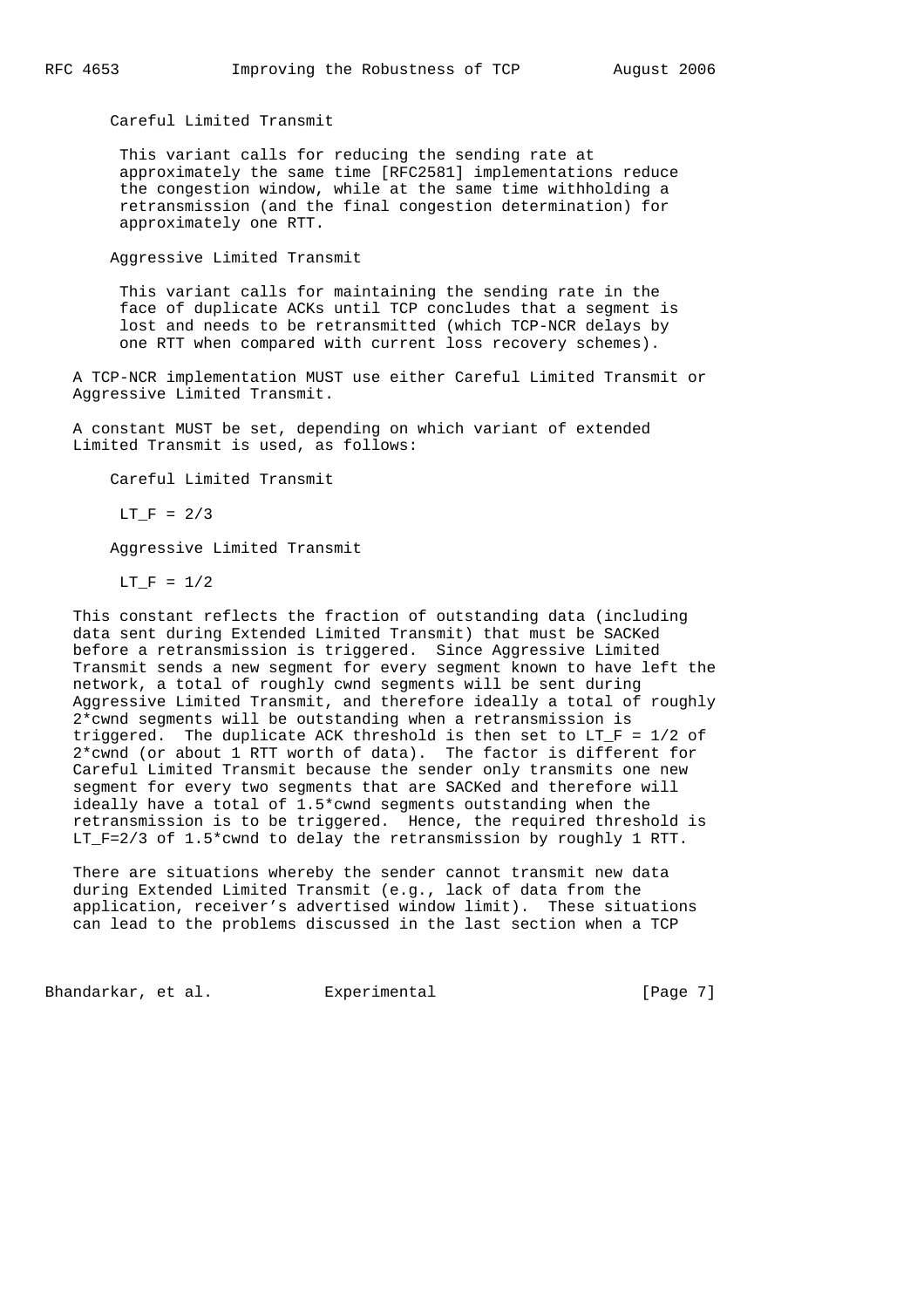does not employ Extended Limited Transmit and is starved for ACKs. Therefore, TCP-NCR adapts the duplicate ACK threshold on each SACK arrival to be as robust as possible given the actual amount of data that has been transmitted, or roughly LT\_F times the number of outstanding segments.

 The TCP-NCR modifications specified in this document lend themselves to incremental deployment. Only the TCP implementation on the sender side requires modification (assuming both hosts support SACK). The changes themselves are modest. However, as will be discussed below, availability of additional buffer space at the receiver will help maximize the benefits of using TCP-NCR but is not strictly necessary.

 The following algorithms depend on the notions provided by [RFC3517], and we assume the reader is familiar with the terminology given in [RFC3517]. The TCP-NCR algorithm can be adapted to alternate SACK based loss recovery schemes. [BR04, BSRV04] outline non-SACK-based algorithms; however, we do not specify those algorithms in this document and do not recommend them due to both the complexity and security implications of having only a gross understanding of the number of outstanding segments in the network.

 A TCP connection using the Nagle algorithm [RFC896, RFC1122] MAY employ the TCP-NCR algorithm. If a TCP implementation does implement TCP-NCR, the implementation MUST follow the various specifications provided in Sections 3.1 - 3.4. If the Nagle algorithm is not being used, there is no way to accurately calculate the number of outstanding segments in the network (and, therefore, no good way to derive an appropriate duplicate ACK threshold) without adding state to the TCP sender. A TCP connection that does not employ the Nagle algorithm SHOULD NOT use TCP-NCR. We envision that NCR could be adapted to an implementation that carefully tracks the sequence numbers transmitted in each segment. However, we leave this as future work.

## 3.1. Initialization

 When entering a period of loss/reordering detection and Extended Limited Transmit, a TCP-NCR MUST initialize several state variables. A TCP MUST enter Extended Limited Transmit upon receiving the first ACK with a SACK block after the reception of an ACK that (a) did not contain SACK information and (b) did increase the connection's cumulative ACK point. The initializations are:

(I.1) The TCP MUST save the current FlightSize.

FlightSizePrev = FlightSize

Bhandarkar, et al. Experimental [Page 8]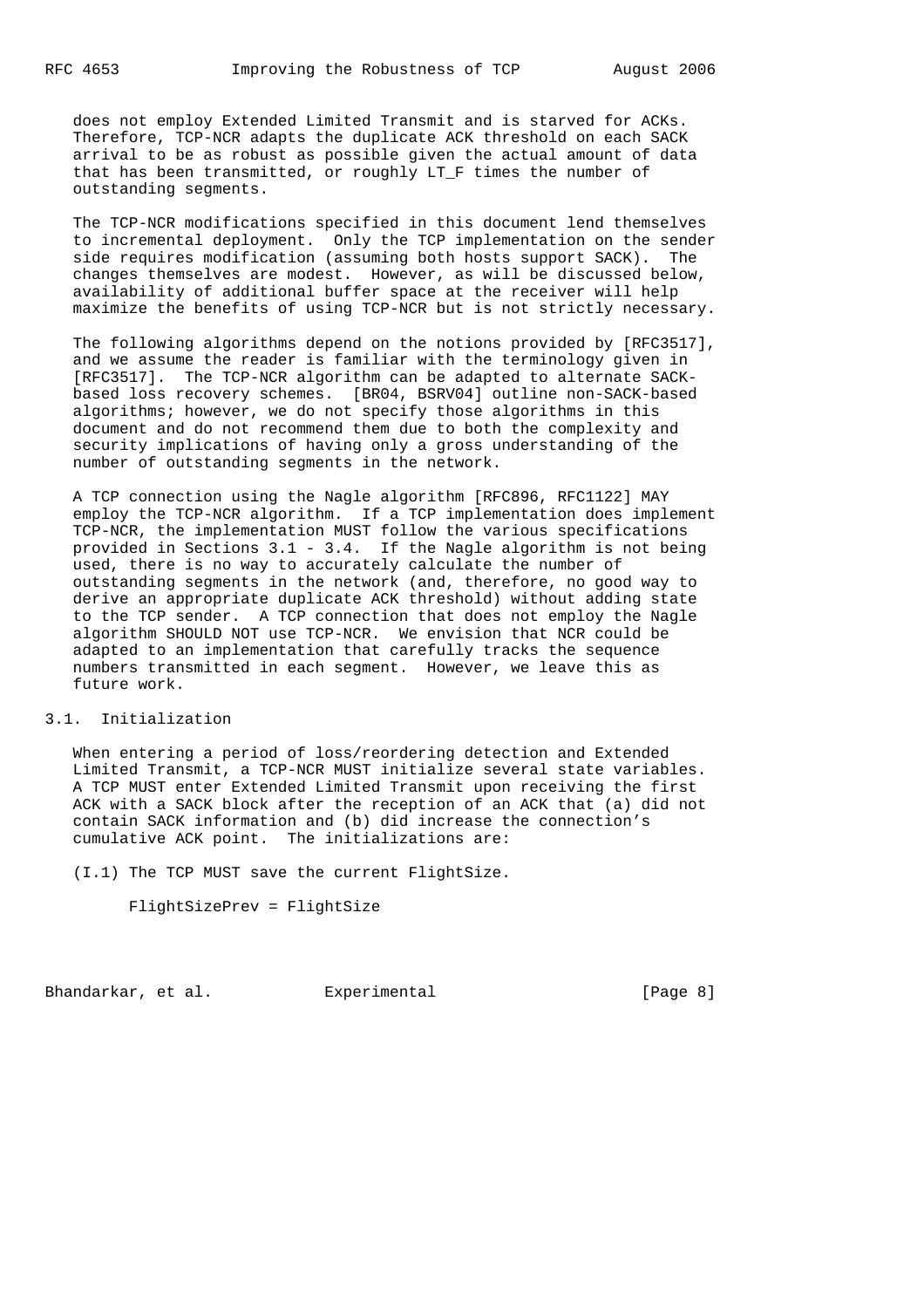(I.2) The TCP MUST set a variable for tracking the number of segments for which an ACK does not trigger a transmission during Careful Limited Transmit.

```
 Skipped = 0
```
 (Note: Skipped is not used during Aggressive Limited Transmit.)

 (I.3) The TCP MUST set DupThresh (from [RFC3517]) based on the current FlightSize.

DupThresh =  $max (LT_F * (FlightSize / SMS), 3)$ 

 Note: We keep the lower bound of DupThresh = 3 from [RFC2581, RFC3517].

 In addition to the above steps, the incoming ACK MUST be processed with the E series of steps in Section 3.3.

3.2. Terminating Extended Limited Transmit and Preventing Bursts

 Extended Limited Transmit MUST be terminated at the start of loss recovery as outlined in Section 3.4.

 The arrival of an ACK that advances the cumulative ACK point while in Extended Limited Transmit, but before loss recovery is triggered, signals that a series of duplicate ACKs was caused by reordering and not congestion. Therefore, the receipt of an ACK that extends the cumulative ACK point MUST terminate Extended Limited Transmit. As described below (in  $(T.4)$ ), an ACK that extends the cumulative ACK point and \*also\* contains SACK information will also trigger the beginning of a new Extended Limited Transmit phase.

 Upon the termination of Extended Limited Transmit, and especially when using the Careful variant, TCP-NCR may be in a situation where the entire cwnd is not being utilized, and therefore TCP-NCR will be prone to transmitting a burst of segments into the network. Therefore, to mitigate this bursting when a TCP-NCR in the Extended Limited Transmit phase receives an ACK that updates the cumulative ACK point (regardless of whether the ACK contains SACK information), the following steps MUST be taken:

Bhandarkar, et al. Experimental [Page 9]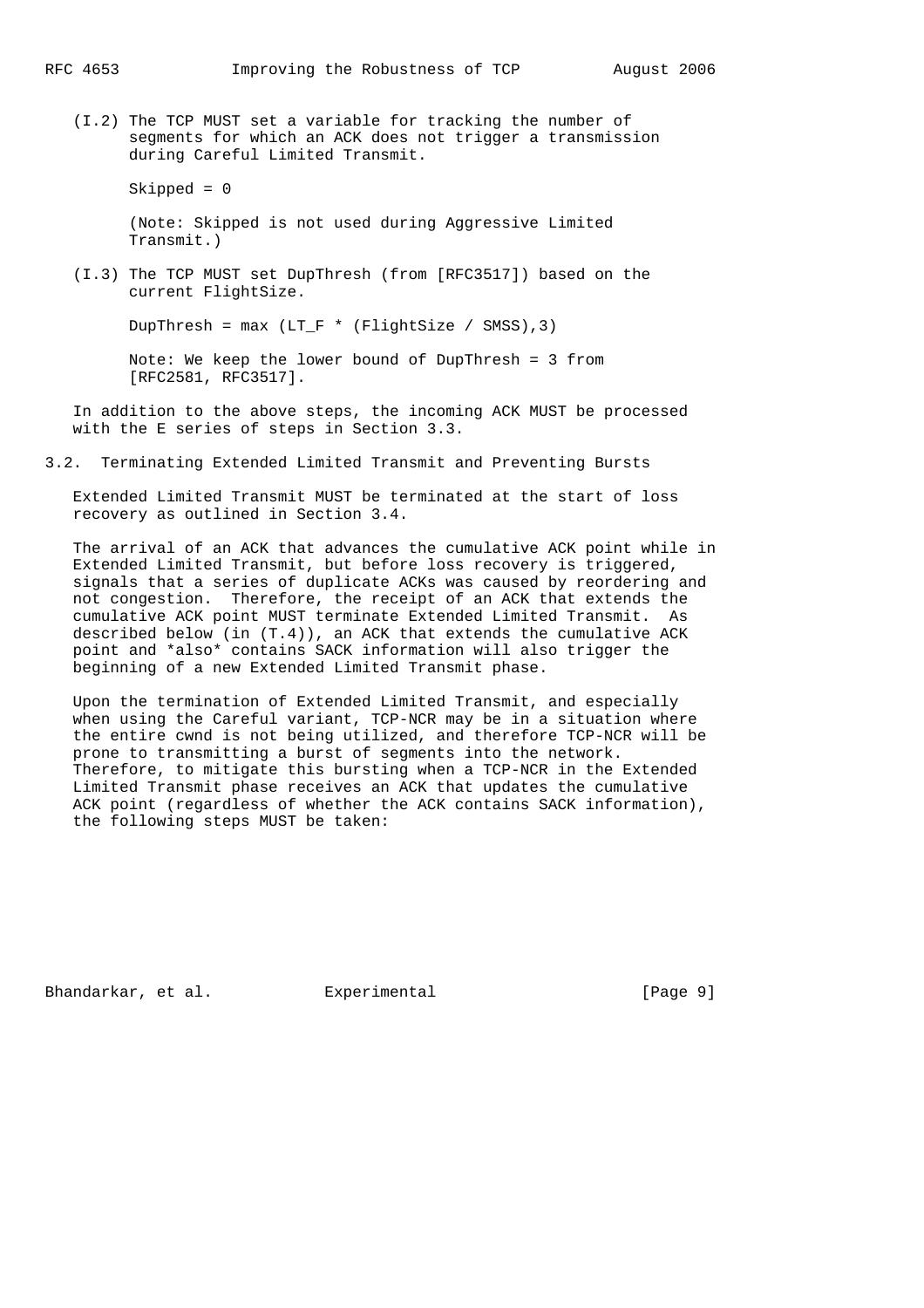(T.1) A TCP MUST reset cwnd to:

cwnd = min (FlightSize + SMSS,FlightSizePrev)

 This step ensures that cwnd is not grossly larger than the amount of data outstanding, a situation that would cause a line rate burst.

(T.2) A TCP MUST set ssthresh to:

ssthresh = FlightSizePrev

 This step provides TCP-NCR with a sense of "history". If step (T.1) reduces cwnd below FlightSizePrev, this step ensures that TCP-NCR will slow start back to the operating point in effect before Extended Limited Transmit.

- (T.3) A TCP is now permitted to transmit previously unsent data as allowed by cwnd, FlightSize, application data availability, and the receiver's advertised window.
- (T.4) When an incoming ACK extends the cumulative ACK point and also contains SACK information, the initializations in steps (I.2) and (I.3) from Section 3.1 MUST be taken (but step (I.1) MUST NOT be executed) to re-start Extended Limited Transmit. In addition, the series of steps in Section 3.3 (the "E" steps) MUST be taken.

3.3. Extended Limited Transmit

 On each ACK containing SACK information that arrives after TCP-NCR has entered the Extended Limited Transmit phase (as outlined in Section 3.1) and before Extended Limited Transmit terminates, the sender MUST use the following procedure.

- (E.1) The SetPipe () procedure from [RFC3517] MUST be used to set the "pipe" variable (which represents the number of bytes still considered "in the network"). Note: the current value of DupThresh MUST be used by SetPipe () to produce an accurate assessment of the amount of data still considered in the network.
- (E.2) If the comparison in equation (1), below, holds and there are SMSS bytes of previously unsent data available for transmission, then the sender MUST transmit one segment of SMSS bytes.

(pipe + Skipped) <= (FlightSizePrev - SMSS) (1)

Bhandarkar, et al. Experimental [Page 10]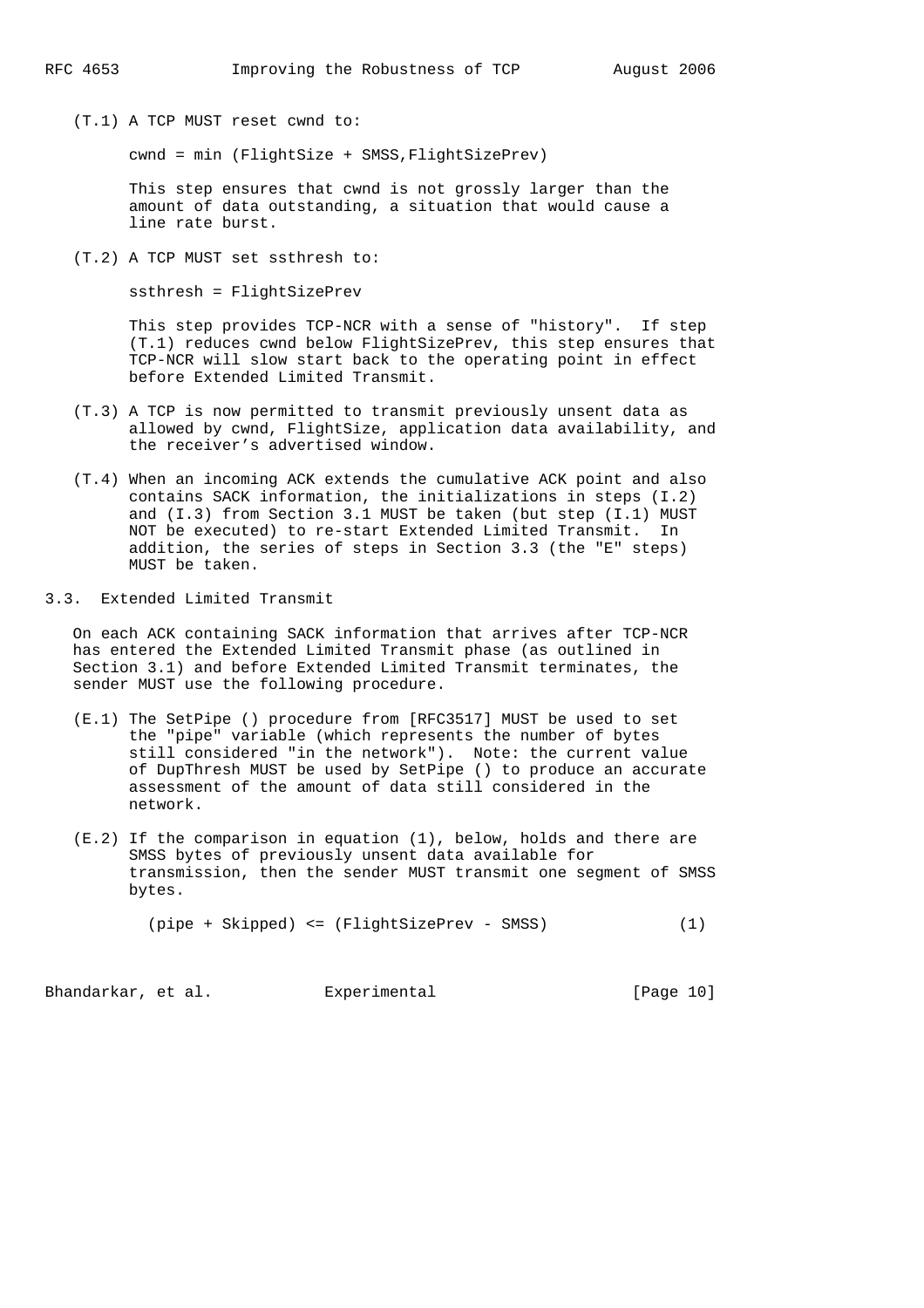If the comparison in equation (1) does not hold or no new data can be transmitted (due to lack of data from the application or the advertised window limit), skip to step (E.6).

- (E.3) Pipe MUST be incremented by SMSS bytes.
- (E.4) If using Careful Limited Transmit, Skipped MUST be incremented by SMSS bytes to ensure that the next SMSS bytes of SACKed data processed does not trigger a Limited Transmit transmission (since the goal of Careful Limited Transmit is to send upon receipt of every second duplicate ACK).
- (E.5) A TCP MUST return to step (E.2) to ensure that as many bytes as are appropriate are transmitted. This provides robustness to ACK loss that can be (largely) compensated for using SACK information.
- (E.6) DupThresh MUST be reset via:

DupThresh =  $max (LT_F * (FlightSize / SMS), 3)$ 

 where FlightSize is the total number of bytes that have not been cumulatively acknowledged (which is different from "pipe").

3.4. Entering Loss Recovery

When a segment is deemed lost via the algorithms in [RFC3517], Extended Limited Transmit MUST be terminated, leaving the algorithms in [RFC3517] to govern TCP's behavior. One slight change to [RFC3517] MUST be made, however. In Section 5, step (2) of [RFC3517] MUST be changed to:

(2) ssthresh = cwnd = (FlightSizePrev / 2)

 This ensures that the congestion control modifications are made with respect to the amount of data in the network before FlightSize was increased by Extended Limited Transmit.

 Note: Once the algorithm in [RFC3517] takes over from Extended Limited Transmit, the DupThresh value MUST be held constant until the loss recovery phase is terminated.

Bhandarkar, et al. Experimental [Page 11]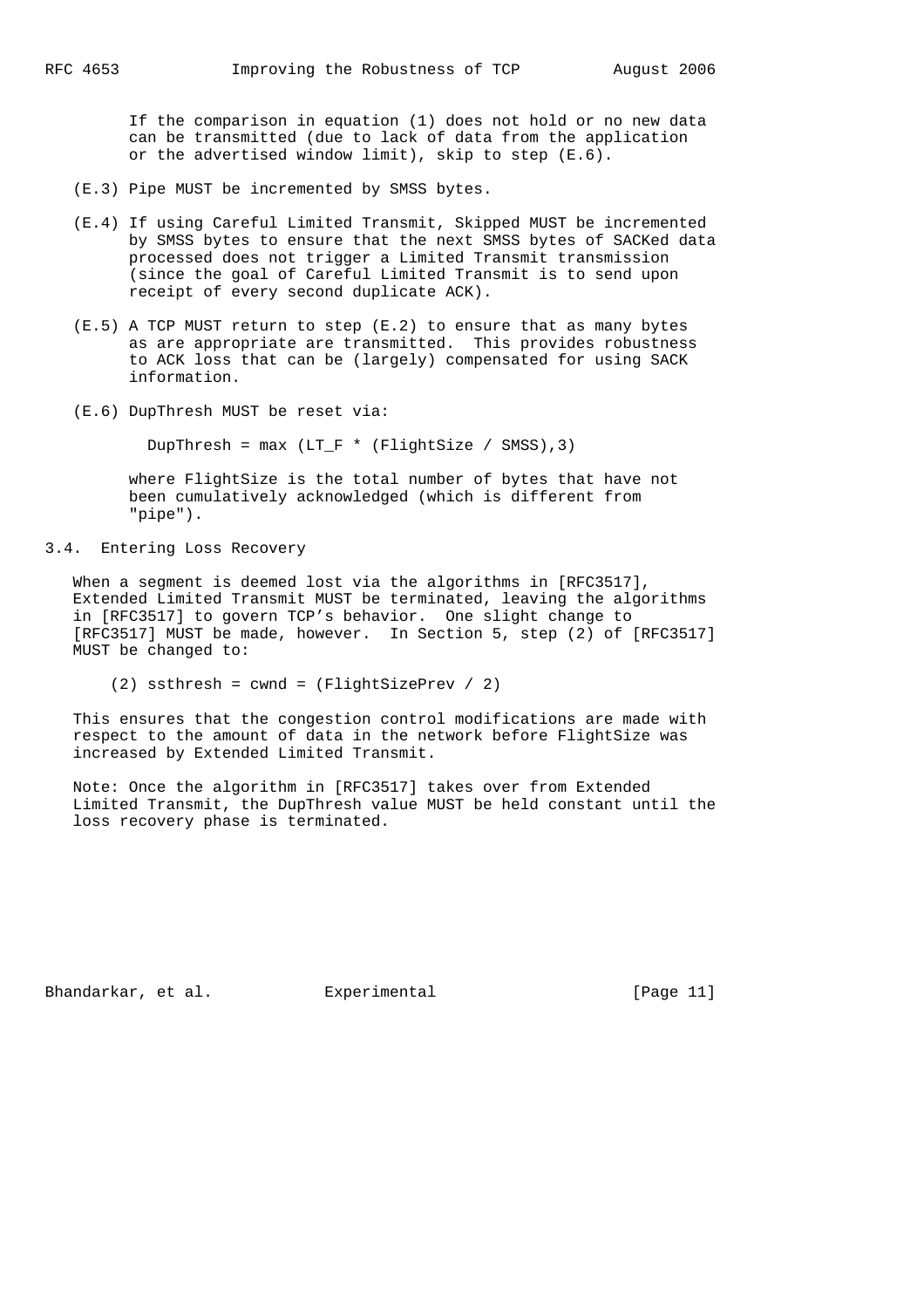# 4. Advantages

 The major advantages of TCP-NCR are twofold. As discussed in Section 1, TCP-NCR will open up the design space for network applications and components that are currently constrained by TCP's lack of robustness to packet reordering. The second advantage is in terms of an increase in TCP performance.

 [BR04] presents ns-2 [NS-2] simulations of a pre-cursor to the TCP- NCR algorithm specified in this document, called TCP-DCR (Delayed Congestion Response). The paper shows that TCP-DCR aids performance in comparison to unmodified TCP in the presence of packet reordering. In addition, the extended version of [BR04] presents results based on emulations involving Linux (kernel 2.4.24). These results show that the performance of TCP-DCR is similar to Linux's native implementation that seeks to "undo" wrong decisions according to duplicate-SACK (DSACK) [RFC2883] feedback (similar to the schemes outlined in [ZKFP03]), when packets are reordered by less than one RTT. The advantage of using TCP-DCR over the DSACK-based scheme is that the DSACK-based scheme tries to estimate the exact amount of reordering in the network using fairly complex algorithms, whereas TCP-DCR achieves similar results with less complicated modifications.

 In addition, [BR04,BSRV04] illustrate the ability of TCP-DCR to allow for the improvement of other parts of the system. For example, these papers show that increasing TCP's robustness to packet reordering allows a novel wireless ARQ mechanism to be added at the link-layer. The added robustness of the link-layer to channel errors, in turn, increases TCP performance by not requiring TCP to retransmit packets that were dropped due to corruption (and thus also prevents TCP from needlessly reducing the sending rate when retransmitting these segments).

# 5. Disadvantages

 Although all the changes outlined above are implemented in the sender, the receiver also potentially has a part to play. In particular, TCP-NCR increases the receiver's buffering requirement by up to an extra cwnd -- in the case of the TCP sender using Aggressive Limited Transmit and actual loss occurring in the network. Therefore, to maximize the benefits from TCP-NCR, receivers should advertise a large window to absorb the extra out-of-order traffic. In the case that the additional buffer requirements are not met, the use of the above algorithm takes into account the reduced advertised window -- with a corresponding loss in robustness to packet reordering.

Bhandarkar, et al. Experimental [Page 12]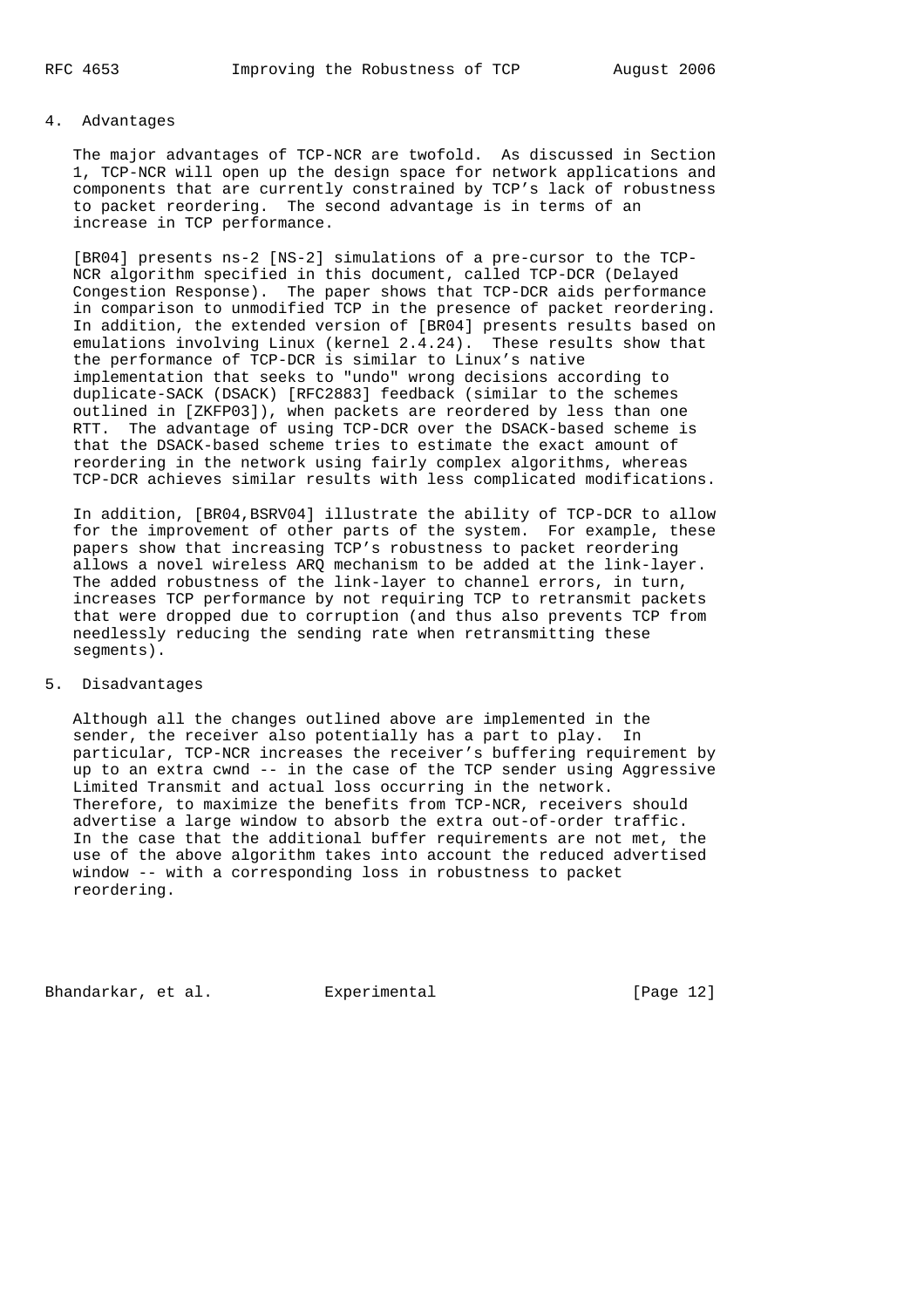In addition, using TCP-NCR could delay the delivery of data to the application by up to one RTT because the fast retransmission point is delayed by roughly one RTT in TCP-NCR. Applications that are sensitive to such delays should turn off the TCP-NCR option. For instance, a socket option could be introduced to allow applications to control whether NCR would be used for a particular connection.

 Finally, the use of TCP-NCR makes the recovery from congestion events sluggish in comparison to the standard reaction in [RFC2581]. [BR04, BSRV04] show (via simulation) that the delay in congestion response has minimal impact on the connection itself and the traffic sharing a bottleneck. [BBFS01] also indicates (again, via simulation) that "slowly responsive" congestion control may be safe for deployment in the Internet. These studies suggest that schemes that slightly delay congestion control decisions may be reasonable; however, further experimentation on the Internet is required to verify these results.

### 6. Related Work

 Over the past few years, several solutions have been proposed to improve the performance of TCP in the face of segment reordering. These schemes generally fall into one of two categories (with some overlap): mechanisms that try to prevent spurious retransmits from happening and mechanisms that try to detect spurious retransmits and "undo" the needless congestion control state changes that have been taken.

 [BA02,ZKFP03] attempt to prevent segment reordering from triggering spurious retransmits by using various algorithms to approximate the duplicate ACK threshold required to disambiguate loss and reordering over a given network path at a given time. TCP-NCR similarly tries to prevent spurious retransmits. However, TCP-NCR takes a simplified approach compared to those in [BA02, ZKFP03], in that TCP-NCR simply delays retransmission by an amount based on the current cwnd (in comparison to standard TCP), while the other schemes use relatively complex algorithms in an attempt to derive a more precise value for DupThresh that depends on the current patterns of packet reordering. While TCP-NCR offers simplicity, the other schemes may offer more precision such that applications would not be forced to wait as long for their retransmissions. Future work could be undertaken to achieve robustness without needless delay.

 On the other hand, several schemes have been developed to detect and mitigate needless retransmissions after the fact. [RFC3522, RFC3708, BA02, RFC4015, RFC4138] present algorithms to detect spurious retransmits and mitigate the changes these events made to the congestion control state. TCP-NCR could be used in conjunction with these algorithms, with TCP-NCR attempting to prevent spurious

Bhandarkar, et al. Experimental [Page 13]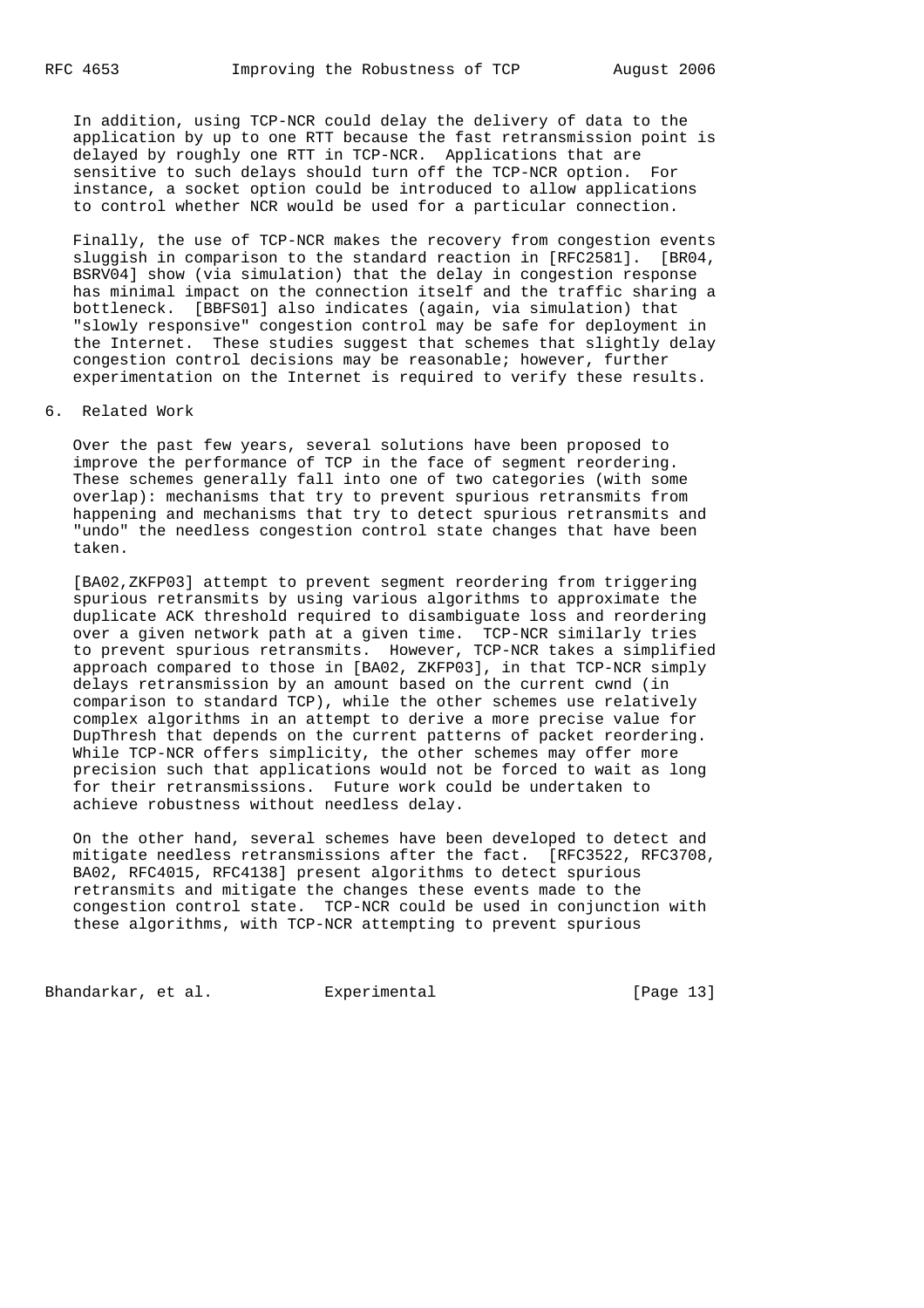retransmits and some other scheme kicking in if the prevention failed. In addition, note that TCP-NCR is concentrated on preventing spurious fast retransmits; some of the above algorithms also attempt to detect and mitigate spurious timeout-based retransmits.

### 7. Security Considerations

 General attacks against the congestion control of TCP are described in [RFC2581]. SACK-based loss recovery for TCP [RFC3517] mitigates some of the duplicate ACK attacks against TCP's congestion control. This document builds upon that work, and the Extended Limited Transmit algorithms specified in this document have been designed to thwart the ACK division problems that are described in [RFC3465].

8. Acknowledgments

 Feedback from Lars Eggert, Ted Faber, Wesley Eddy, Gorry Fairhurst, Sally Floyd, Sara Landstrom, Nauzad Sadry, Pasi Sarolahti, Joe Touch, Nitin Vaidya, and the TCPM working group have contributed significantly to this document. Our thanks to all!

- 9. References
- 9.1. Normative References
	- [RFC793] Postel, J., "Transmission Control Protocol", STD 7, RFC 793, September 1981.
	- [RFC2018] Mathis, M., Mahdavi, J., Floyd, S., and A. Romanow, "TCP Selective Acknowledgement Options", RFC 2018, October 1996.
	- [RFC2119] Bradner, S., "Key words for use in RFCs to Indicate Requirement Levels", BCP 14, RFC 2119, March 1997.
	- [RFC2581] Allman, M., Paxson, V., and W. Stevens, "TCP Congestion Control", RFC 2581, April 1999.
	- [RFC3042] Allman, M., Balakrishnan, H., and S. Floyd, "Enhancing TCP's Loss Recovery Using Limited Transmit", RFC 3042, January 2001.
	- [RFC3517] Blanton, E., Allman, M., Fall, K., and L. Wang, "A Conservative Selective Acknowledgment (SACK)-based Loss Recovery Algorithm for TCP", RFC 3517, April 2003.

Bhandarkar, et al. Experimental [Page 14]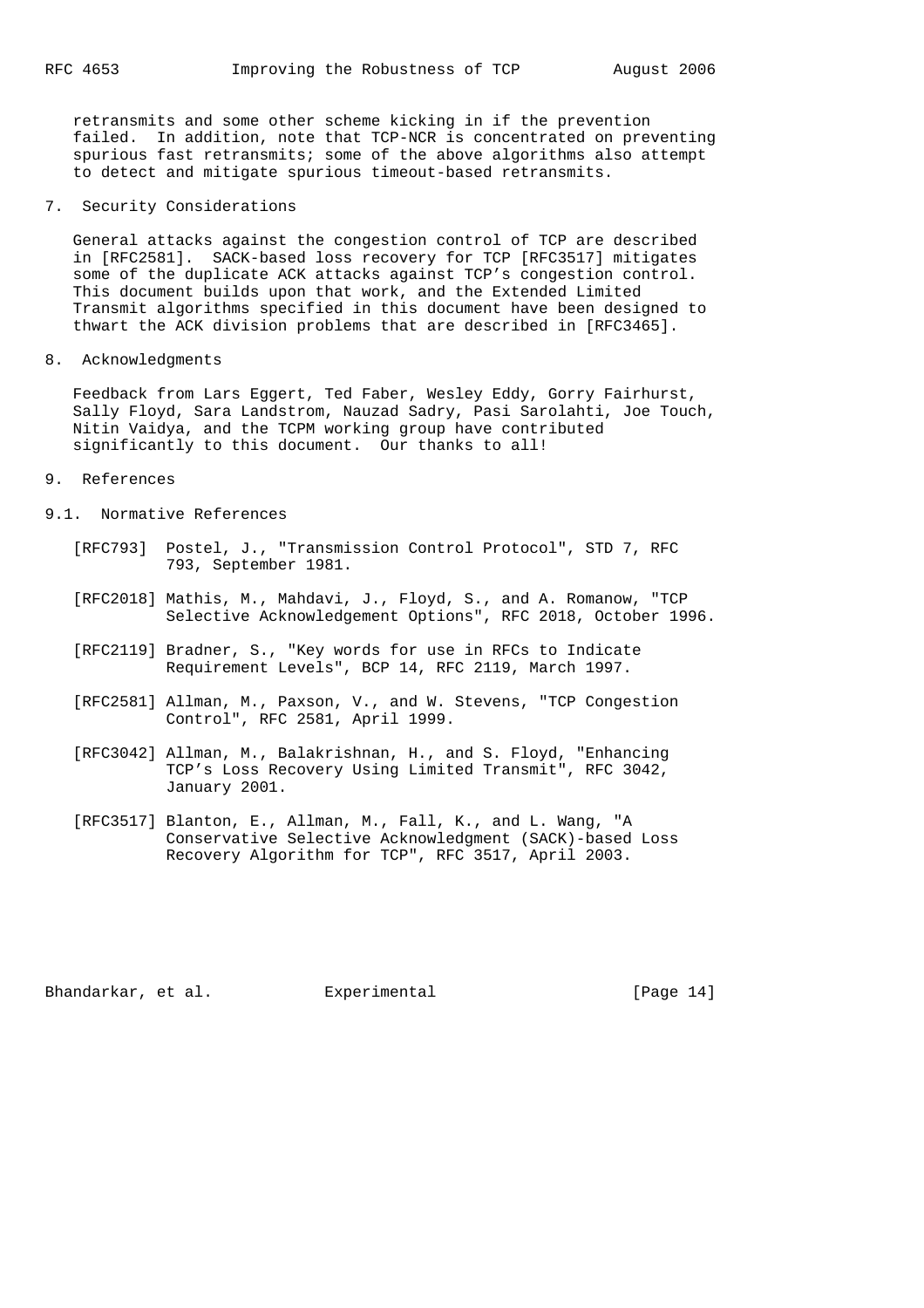## 9.2. Informative References

- [BA02] E. Blanton and M. Allman, "On Making TCP More Robust to Packet Reordering," ACM Computer Communication Review, January 2002.
- [BBFS01] D. Bansal, H. Balakrishnan, S. Floyd and S. Shenker, "Dynamic Behavior of Slowly Responsive Congestion Control Algorithms", Proceedings of ACM SIGCOMM, Sep. 2001.
- [BPS99] J. Bennett, C. Partridge, and N. Shectman, "Packet reordering is not pathological network behavior," IEEE/ACM Transactions on Networking, December 1999.
- [BR04] Sumitha Bhandarkar and A. L. Narasimha Reddy, "TCP-DCR: Making TCP Robust to Non-Congestion Events", In the Proceedings of Networking 2004 conference, May 2004. Extended version available as tech report TAMU-ECE-2003-04.
- [BSRV04] Sumitha Bhandarkar, Nauzad Sadry, A. L. Narasimha Reddy and Nitin Vaidya, "TCP-DCR: A Novel Protocol for Tolerating Wireless Channel Errors", to appear in IEEE Transactions on Mobile Computing.
- [GPL04] Ladan Gharai, Colin Perkins and Tom Lehman, "Packet Reordering, High Speed Networks and Transport Protocol Performance", ICCCN 2004, October 2004.
- [Jac88] V. Jacobson, "Congestion Avoidance and Control", Computer Communication Review, vol. 18, no. 4, pp. 314-329, Aug. 1988. ftp://ftp.ee.lbl.gov/papers/congavoid.ps.Z.
- [JIDKT03] S. Jaiswal, G. Iannaccone, C. Diot, J. Kurose, and D. Towsley, "Measurement and Classification of Out-of-Sequence Packets in a Tier-1 IP Backbone," Proceedings of IEEE INFOCOM, 2003.
- [KM02] I. Keslassy and N. McKeown, "Maintaining packet order in twostage switches," Proceedings of the IEEE Infocom, June 2002
- [MAF05] A. Medina, M. Allman, S. Floyd. Measuring the Evolution of Transport Protocols in the Internet. ACM Computer Communication Review, 35(2), April 2005.
- [NS-2] ns-2 Network Simulator. http://www.isi.edu/nsnam/

Bhandarkar, et al. Experimental [Page 15]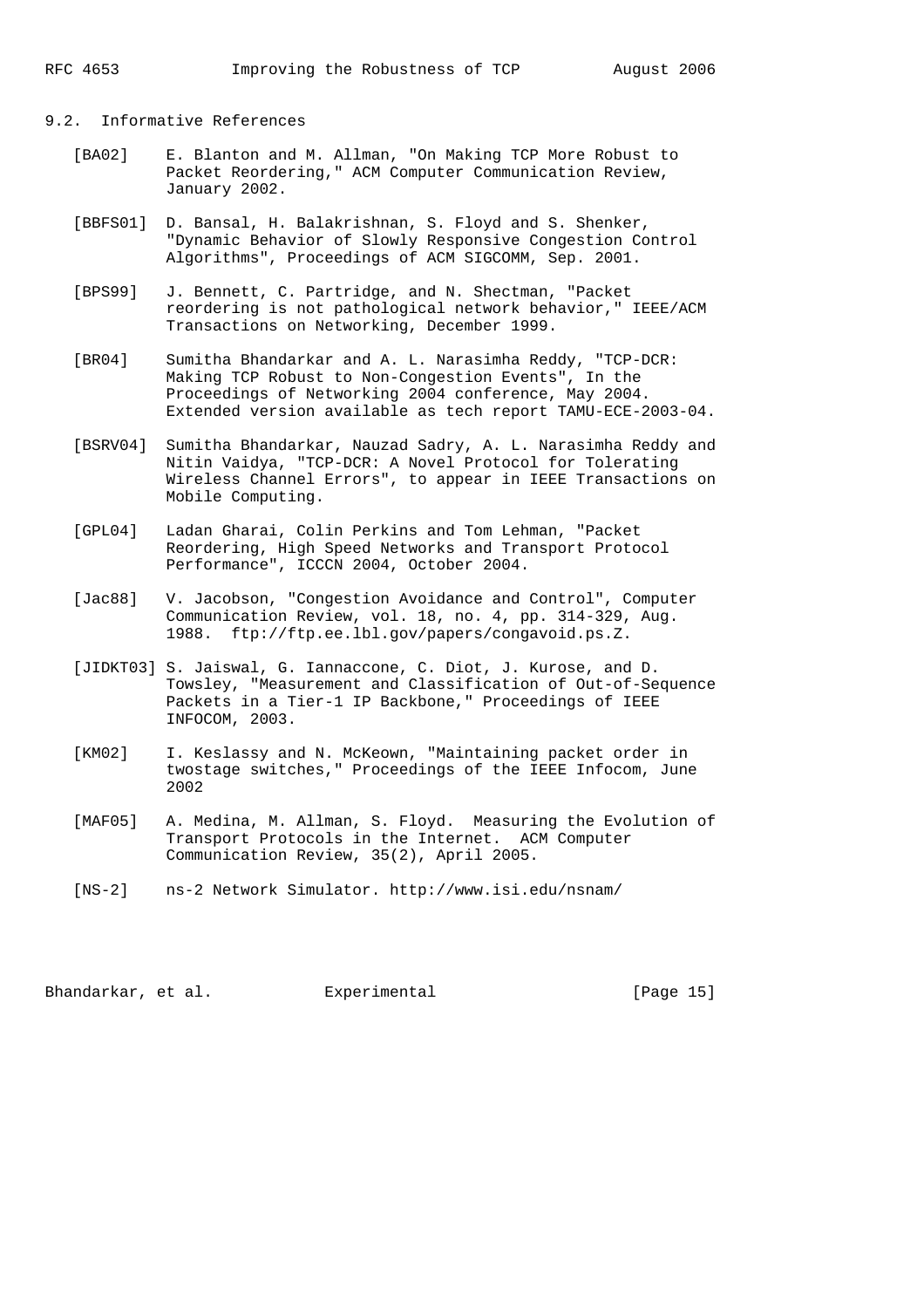- [Pax97] V. Paxson, "End-to-End Internet Packet Dynamics," Proceedings of ACM SIGCOMM, September 1997.
- [RFC896] Nagle, J., "Congestion control in IP/TCP internetworks", RFC 896, January 1984.
- [RFC1122] Braden, R., "Requirements for Internet Hosts Communication Layers", STD 3, RFC 1122, October 1989.
- [RFC2883] Floyd, S., Mahdavi, J., Mathis, M., and M. Podolsky, "An Extension to the Selective Acknowledgement (SACK) Option for TCP", RFC 2883, July 2000.
- [RFC2960] R. Stewart, Q. Xie, K. Morneault, C. Sharp, H. Schwarzbauer, T. Taylor, I. Rytina, M. Kalla, L. Zhang, V. Paxson. Stream Control Transmission Protocol. October 2000.
- [RFC3465] Allman, M., "TCP Congestion Control with Appropriate Byte Counting (ABC)", RFC 3465, February 2003.
- [RFC3522] Ludwig, R. and M. Meyer, "The Eifel Detection Algorithm for TCP", RFC 3522, April 2003.
- [RFC3708] Blanton, E. and M. Allman, "Using TCP Duplicate Selective Acknowledgement (DSACKs) and Stream Control Transmission Protocol (SCTP) Duplicate Transmission Sequence Numbers (TSNs) to Detect Spurious Retransmissions", RFC 3708, February 2004.
- [RFC4015] Ludwig, R. and A. Gurtov, "The Eifel Response Algorithm for TCP", RFC 4015, February 2005.
- [RFC4138] Sarolahti, P. and M. Kojo, "Forward RTO-Recovery (F-RTO): An Algorithm for Detecting Spurious Retransmission Timeouts with TCP and the Stream Control Transmission Protocol (SCTP)", RFC 4138, August 2005.
- [ZKFP03] M. Zhang, B. Karp, S. Floyd, L. Peterson, "RR-TCP: A Reordering-Robust TCP with DSACK", in Proceedings of the Eleventh IEEE International Conference on Networking Protocols (ICNP 2003), Atlanta, GA, November, 2003.

Bhandarkar, et al. Experimental [Page 16]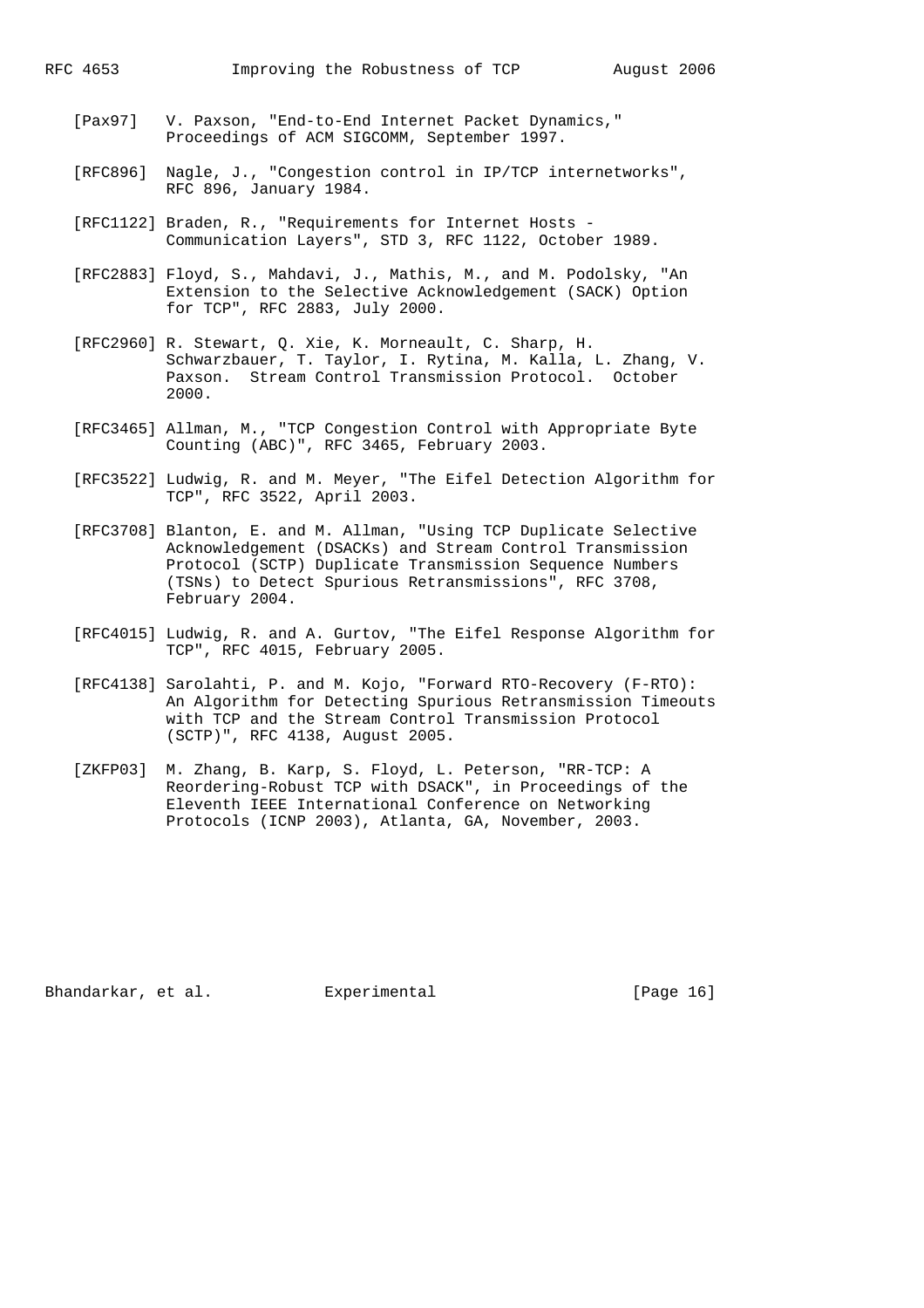Authors' Addresses

 Sumitha Bhandarkar Dept. of Elec. Engg. 214 ZACH College Station, TX 77843-3128

 Phone: (512) 468-8078 EMail: sumitha@tamu.edu URL: http://students.cs.tamu.edu/sumitha/

 A. L. Narasimha Reddy Professor Dept. of Elec. Engg. 315C WERC College Station, TX 77843-3128

 Phone: (979) 845-7598 EMail: reddy@ee.tamu.edu URL: http://ee.tamu.edu/˜reddy/

 Mark Allman ICSI Center for Internet Research 1947 Center Street, Suite 600 Berkeley, CA 94704-1198

 Phone: (440) 235-1792 EMail: mallman@icir.org URL: http://www.icir.org/mallman/

 Ethan Blanton Purdue University Computer Science 305 North University Street West Lafayette, IN 47907

EMail: eblanton@cs.purdue.edu

Bhandarkar, et al. Experimental [Page 17]